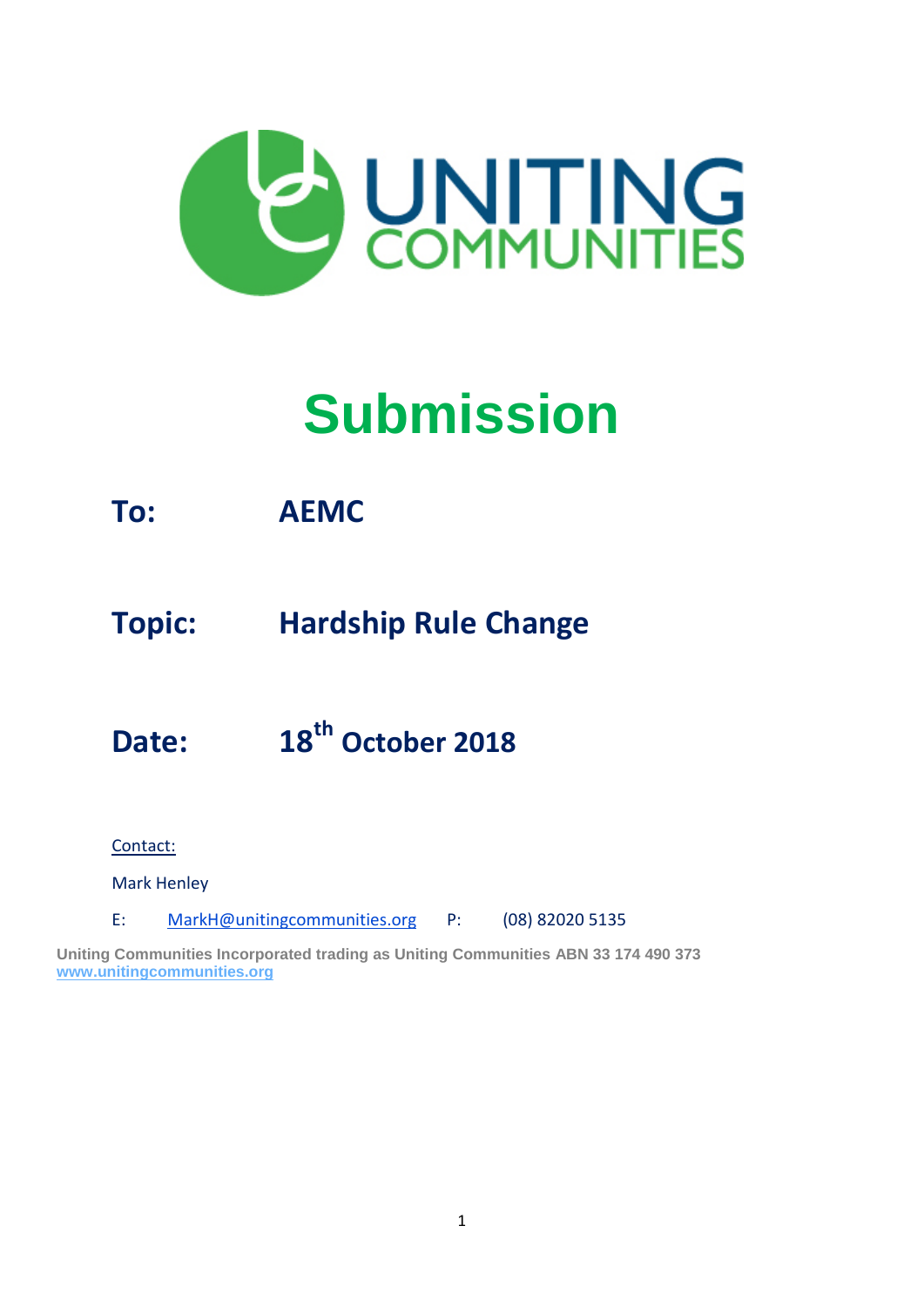## **About Uniting Communities**

Uniting Communities works across South Australia through more than 100 community service programs, including: aged care, disability, youth services, homelessness intervention, foster care and family counselling. Our team of staff and volunteers support and engage with more than 20,000 South Australians each year. We strive to build strong and supportive communities, and help people realise their potential and live the best life they can.

We have a long-standing role as a provider of financial counselling services and have observed over recent years that energy affordability set number one presenting issue across our financial counselling services. Consequently we have actively engaged in advocacy and engaged with energy businesses and regulators to seek to make energy more affordable.

This submission builds on the experience of thousands of financial counselling interviews, provision of a diversity of other support services lower income and disadvantaged households along with a decade and a half of active engagement in energy policy and regulation advocacy.

#### **The Problem**

The fundamental problem is that energy prices have been growing at a significantly greater rate than incomes for most Australians for the past decade, at least, as summarised in figure 1 below. Rapidly rising prices have been experienced most savagely by people who are private sector renters, and have also impacted on other groups of people who are disadvantaged.



Index of electricity Prices, CPI and wages for Australia, March 2007 = 100

Figure 1 Source: ACCC report re energy affordability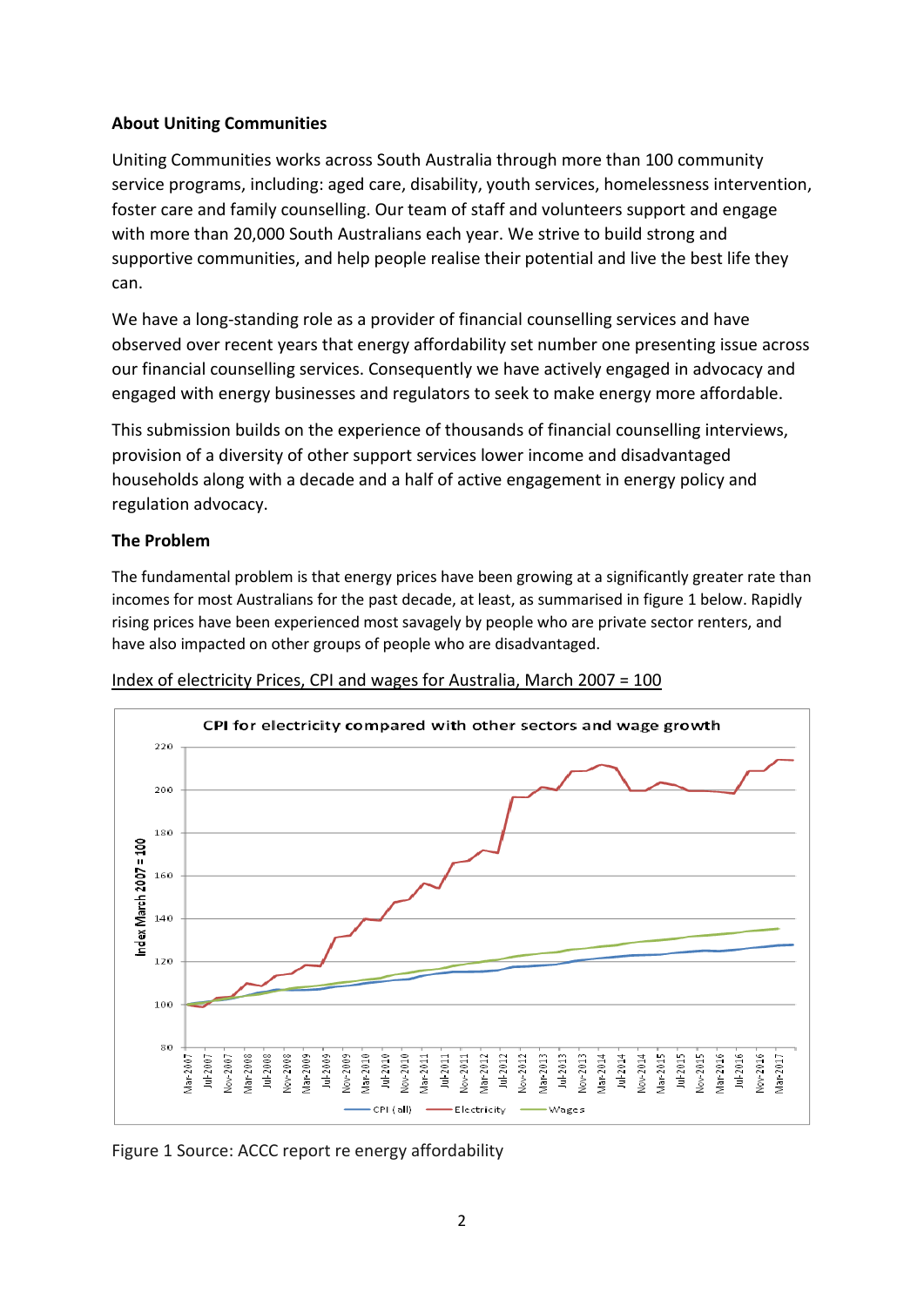Figure 2 shows percentages of renters and homeowners facing at least one financial stress by income source. We note that one of the most common measures of financial stress is inability to pay energy bills on time



Percentage of renters and homeowners facing at least one financial stress, 2015-16

Figure 2, Source: Grattan Institute, Housing affordability: re-imagining the Australian dream Figure 2 shows that renters, whether or not they receive a pension or welfare support, experience financial stress at much greater levels than homeowners.

This graph gives a sense of the extent of financial stress and consequently bill stress and consequently hardship

The lowest income quintile of households already pays more than three times more of their disposable income on electricity and gas compared to the highest income quintile. The bottom 40% of households by income are four times more likely to not pay their utility bills on time compared to the richest  $20\%$ <sup>[1](#page-2-0)</sup> (illustrated in graph below).



<span id="page-2-0"></span> $1$  CBA Global Market Research, Economics: Issues 9<sup>th</sup> October 2017 pg2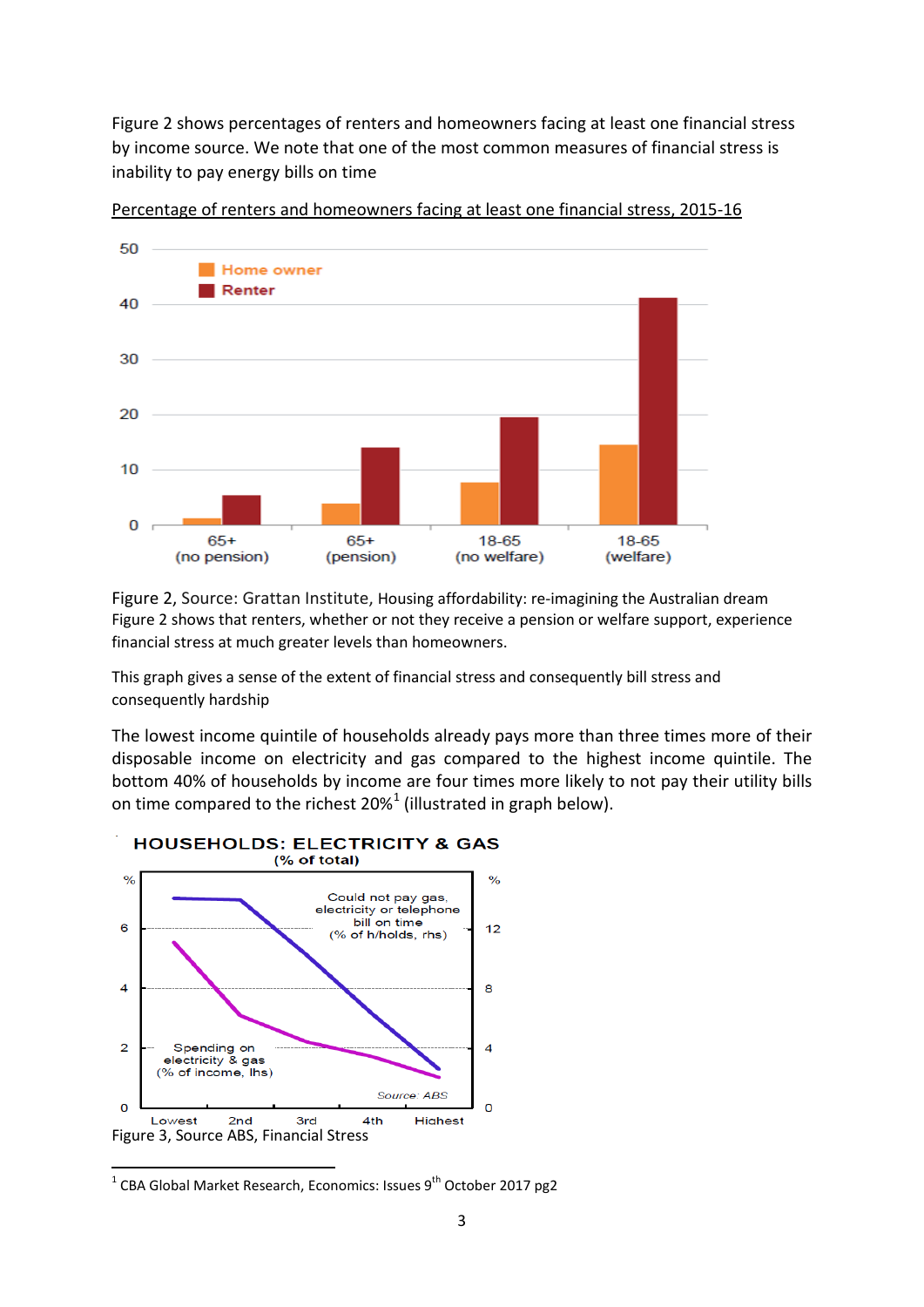For each of the last five years, more than 10,000 South Australian households have been disconnected from essential electricity supply, due to inability to pay.<sup>[2](#page-3-0)</sup> This highlights the extent to which our poorest households are vulnerable to further rises in power prices.

These indicators give a sense of the factors and the large numbers of people being pushed towards energy hardship by low income, rising housing costs and rapidly rising energy costs.

The hardship will change is therefore very important as a means of introducing greater fairness into the provision of the central service of electricity into Australian communities.

## Hardship Rule Change

We understand that this will change request was received by the Australian Energy Market Commission in March 2018, the request been made by the Australian Energy Regulator with the objective being to improve protection's for customers experiencing financial hardship.

Uniting Communities agrees with the Commission's draft rule determination, specifically

- 1. enhancing the AER's capacity to utilise its powers under the NERL to improve retailer hardship policies.
- 2. making a rule that hardship guidelines should be binding and establish minimum obligations on retailers. We note that minimum requirements need to be robust and effective.
- 3. the preferable rule enhances existing requirements on retailers in relation to customers facing payment difficulty due to hardship and allows flexibility to respond to different customer needs in providing hardship support.
- 4. The law change should be made to require retailers to have an approved hardship policy in place before they are able to receive retailer authorization.

We also agree that the draft rule determination is in the long term (and also the shorter term) interest of consumers.

#### Some comments about hardship programs

We make a couple of brief comments regarding hardship programs that we hope will be helpful in the transition to implementing the new rule.

1. Small numbers in hardship programs

We estimate that nearly 40% of households will struggle to pay at least one electricity bill each year, yet only a little more than 1% of household customers are assessed as eligible to be on a hardship program. We think there is an ongoing problem with the very small number of people who are admitted onto hardship programs.

2. Through our financial counsellors in particular, we observe considerable levels of "gatekeeping" by some retailers which we opine is intended to make it very difficult for customers who we believe should be on a hardship programs, to get onto

<span id="page-3-0"></span><sup>&</sup>lt;sup>2</sup> AER Retail Market Performance Report [https://www.aer.gov.au/retail-markets/retail](https://www.aer.gov.au/retail-markets/retail-statistics/south-australia-residential-customer-disconnections)[statistics/south-australia-residential-customer-disconnections](https://www.aer.gov.au/retail-markets/retail-statistics/south-australia-residential-customer-disconnections).